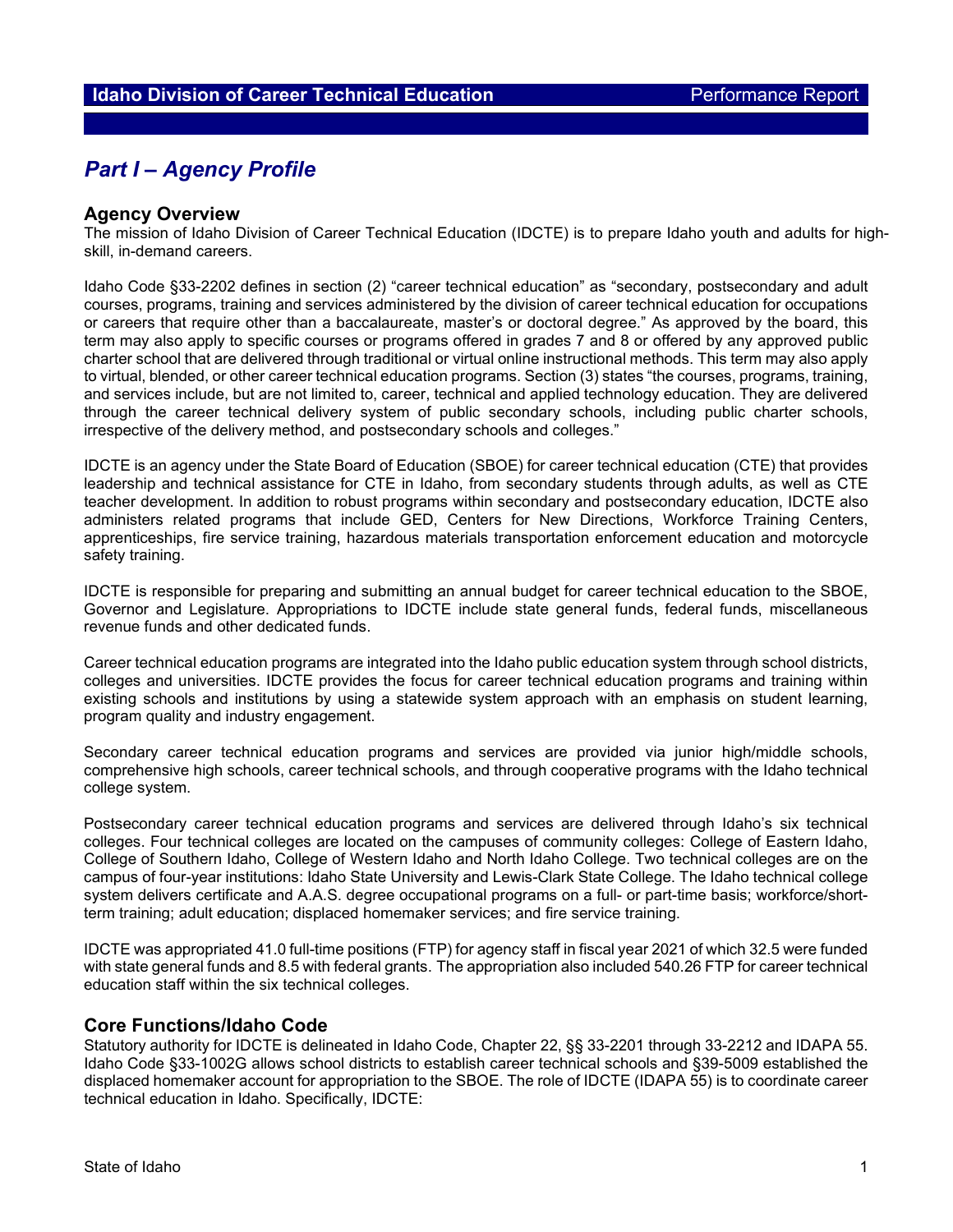# **Idaho Division of Career Technical Education Performance Report**

- Provides statewide leadership and coordination for career technical education;
- Assists local educational agencies in program planning, development and evaluation;
- Promotes the availability and accessibility of career technical education;
- Prepares annual and long-range state plans;
- Prepares an annual budget to present to SBOE, Governor and the Legislature;
- Provides a state finance and accountability system for career technical education;
- Evaluates career technical education programs;
- Initiates research, curriculum development and professional development activities;
- Collects, analyzes, evaluates and disseminates data and program information;
- Administers programs in accordance with state and federal legislation;
- Coordinates career technical education related activities with other agencies, officials and organizations.

## **Revenue and Expenditures\***

| <b>Revenue</b>                 | <b>FY 2018</b> | FY 2019      | <b>FY 2020</b> | <b>FY 2021</b> |
|--------------------------------|----------------|--------------|----------------|----------------|
| 0001 General Fund              | \$62,906,675   | 63,806,862   | \$66,967,076   | \$64,566,256   |
| 0218 Displaced Homemaker       | 138,071        | 145,880      | 136,287        | 144,947        |
| 0274 Haz-Mat Waste Training    | 67,800         | 67,800       | 67,800         | 67,800         |
| 0319 Motorcycle Safety**       | 828,921        | 778,949      | 670,229        | 573,645        |
| 0345 CARES Act                 |                |              |                | 1,570,528      |
| 0348 Federal Grants            | 9,232,510      | 9,148,240    | 8,841,768      | 9,085,603      |
| 0349 Miscellaneous Revenue     | 177,888        | 159,631      | 169,386        | 45,226         |
| 0401 Seminars and Publications | 0              | O            | 0              | 0              |
| Total                          | \$73,351,865   | \$74,107,362 | \$76,852,546   | \$76,635,198   |
| <b>Expenditures</b>            | FY 2018        | FY 2019      | <b>FY 2020</b> | FY 2021        |
| 4000 Personnel Costs           | \$3,167,081    | \$3,306,576  | \$3,349,802    | \$3,580,841    |
| 5000 Operating Expenditures    | 1,106,864      | 1,100,955    | 1,008,203      | 2,498,129      |
| 6000 Capital Outlay            | 30,413         | 148,270      | 181,419        | 174,404        |
| 7000 Trustee/Benefit Payments  | 71,324,248     | 72,264,278   | 72,503,422     | 70,381,824     |
| Total                          | \$75,628,606   | \$76,820,079 | \$77,042,847   | \$76,635,198   |

\*All values are for budgeted fiscal years (BFY) to eliminate timing issues from encumbrances. Federal grants are two-year funding sources based on reimbursements within the period. BFY 2018 was first year without reappropriation authority for general funds and thus T/B payments were higher from utilization of prior appropriation. \*\*All values now include continuous appropriations.

## **Profile of Cases Managed and/or Key Services Provided**

| <b>Cases Managed and/or Key Services Provided</b>                             | <b>FY 2018</b> | <b>FY 2019</b> | <b>FY 2020</b> | FY 2021 |
|-------------------------------------------------------------------------------|----------------|----------------|----------------|---------|
| Number of Students Enrolled in High School CTE<br>Programs (headcount)*       | 104.447        | 114,142        | 114.606        | 117,003 |
| Number of Students Enrolled in Postsecondary CTE<br>Programs (headcount)      | 5,597          | 5,234          | 5,402**        | 5,328   |
| Number of Technical College FTE enrollments                                   | 3,400          | 3.321          | 3.302          | 3.261   |
| Number of Workforce Training Network (WTN)<br>enrollments (headcount)         | 50,797         | 54,032         | 39,898***      | 43.809  |
| Number of enrollments for Fire and Emergency Services<br>Training (headcount) | 4,276          | 5,098          | $3.182***$     | 2,832   |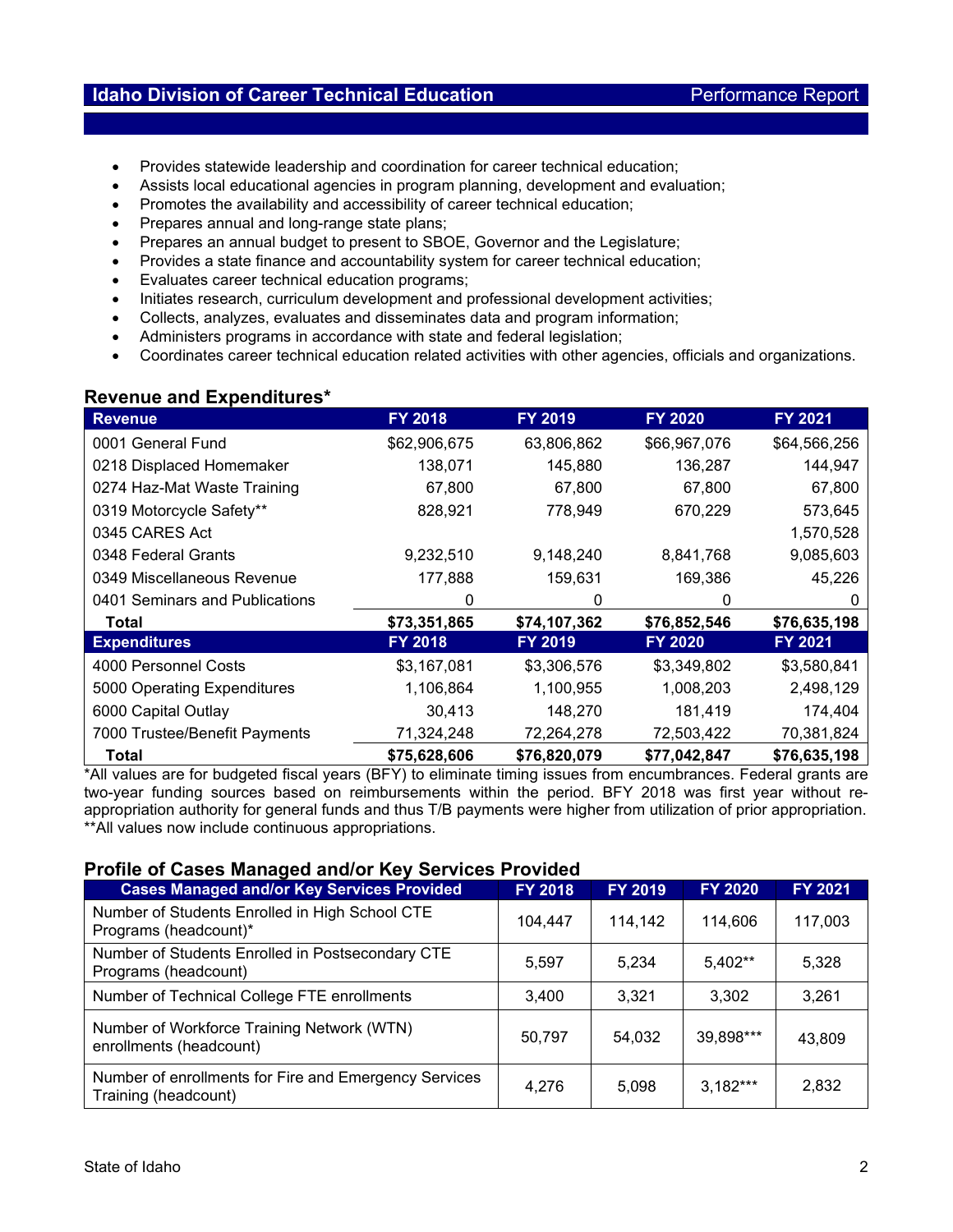# **Idaho Division of Career Technical Education Performance Report**

| <b>Cases Managed and/or Key Services Provided</b>                                         | <b>FY 2018</b> | <b>FY 2019</b> | <b>FY 2020</b> | <b>FY 2021</b>         |
|-------------------------------------------------------------------------------------------|----------------|----------------|----------------|------------------------|
| Number of clients served in the Adult Education program<br>(headcount)                    | 5,549          | 5,141          | 4,187          | Reported in<br>October |
| Number of Adults Served in the Displaced Homemaker<br>Program (Center for New Directions) | 360            | 389            | 453            | 598                    |
| Number of Students Enrolled in Digital CTE Courses<br>(Idaho Digital Learning Alliance)   | 1,311          | 1.694          | 1.425          | 1,931                  |
| Number of SkillStack® Badges Awarded (Secondary)****                                      | 6,706          | 5.372          | 10.006         | 23,261                 |
| Number of SkillStack® Badges Awarded (Postsecondary)                                      | 1,102          | 733            | 1.154          | 343*****               |

\*New enrollment methodology, data updated from FY 2018 – FY 2021.

\*\*After submission of our FY 2020 report, updated numbers were provided.

\*\*\*Nearly four months of training events were canceled in FY 2020 due to the pandemic.

\*\*\*\*Badges increased in FY 2020 with new assessment badges, increased teacher activity and more aligned programs. In FY 2021, the Workforce Readiness Incentive was implemented.

\*\*\*\*\*Decrease in postsecondary badges due to programmatic changes with the pandemic.

# *Part II – Performance Measures*

| <b>Performance Measure</b>                                                                                                                                                                                                                                                                                                                                                                                                                                                                                                              |           | <b>FY 2018</b>    | <b>FY 2019</b>     | <b>FY 2020</b>               | <b>FY 2021</b>       | <b>FY 2022</b> |  |
|-----------------------------------------------------------------------------------------------------------------------------------------------------------------------------------------------------------------------------------------------------------------------------------------------------------------------------------------------------------------------------------------------------------------------------------------------------------------------------------------------------------------------------------------|-----------|-------------------|--------------------|------------------------------|----------------------|----------------|--|
| <b>Board Goal 1</b><br>EDUCATIONAL SYSTEM ALIGNMENT - Ensure that all components of the educational system are<br>integrated and coordinated to maximize opportunities for all students.                                                                                                                                                                                                                                                                                                                                                |           |                   |                    |                              |                      |                |  |
| CTE Objective: Student Success – Create systems, services, resources, and operations that support<br>high performing students in high performing programs and lead to positive placements.<br>Performance Measures I - III, V (see pages 3 - 4)                                                                                                                                                                                                                                                                                         |           |                   |                    |                              |                      |                |  |
| <b>Board Goal 2</b><br>EDUCATIONAL ATTAINMENT – Idaho's public colleges and universities will award enough degrees<br>and certificates to meet the education and forecasted workforce needs of Idaho residents necessary<br>to survive and thrive in the changing economy.<br>CTE Objective: Talent Pipelines/Career Pathways – CTE students will successfully transition from<br>high school and postsecondary education to the workplace through a statewide career pathways model.<br>Performance Measures I - III (see pages 4 - 5) |           |                   |                    |                              |                      |                |  |
| 1. Secondary student pass rate for                                                                                                                                                                                                                                                                                                                                                                                                                                                                                                      | actual    | 67.8              | 67.2               | n/a                          | 65.6                 |                |  |
| <b>Technical Skill Assessment (TSA)</b>                                                                                                                                                                                                                                                                                                                                                                                                                                                                                                 | benchmark | 67.0              | 67.0               | n/a                          | 67.3                 | 67.6           |  |
| 2. Positive placement rate of secondary                                                                                                                                                                                                                                                                                                                                                                                                                                                                                                 | actual    | 94.4              | 95.0               | 96.3                         | 87.9                 |                |  |
| concentrators                                                                                                                                                                                                                                                                                                                                                                                                                                                                                                                           | benchmark | 94.3              | 94.3               | n/a                          | 95.0                 | 95.0           |  |
| 3. Number of program standards and<br>outcomes that align with industry                                                                                                                                                                                                                                                                                                                                                                                                                                                                 | actual    | 88%<br>(46 of 52) | 100%<br>(52 of 52) | 96%<br>$(52 \text{ of } 53)$ | 100%<br>$(54$ of 53) |                |  |
| standards and outcomes                                                                                                                                                                                                                                                                                                                                                                                                                                                                                                                  | benchmark | n/a               | 100%               | 100%                         | 100%                 | 100%           |  |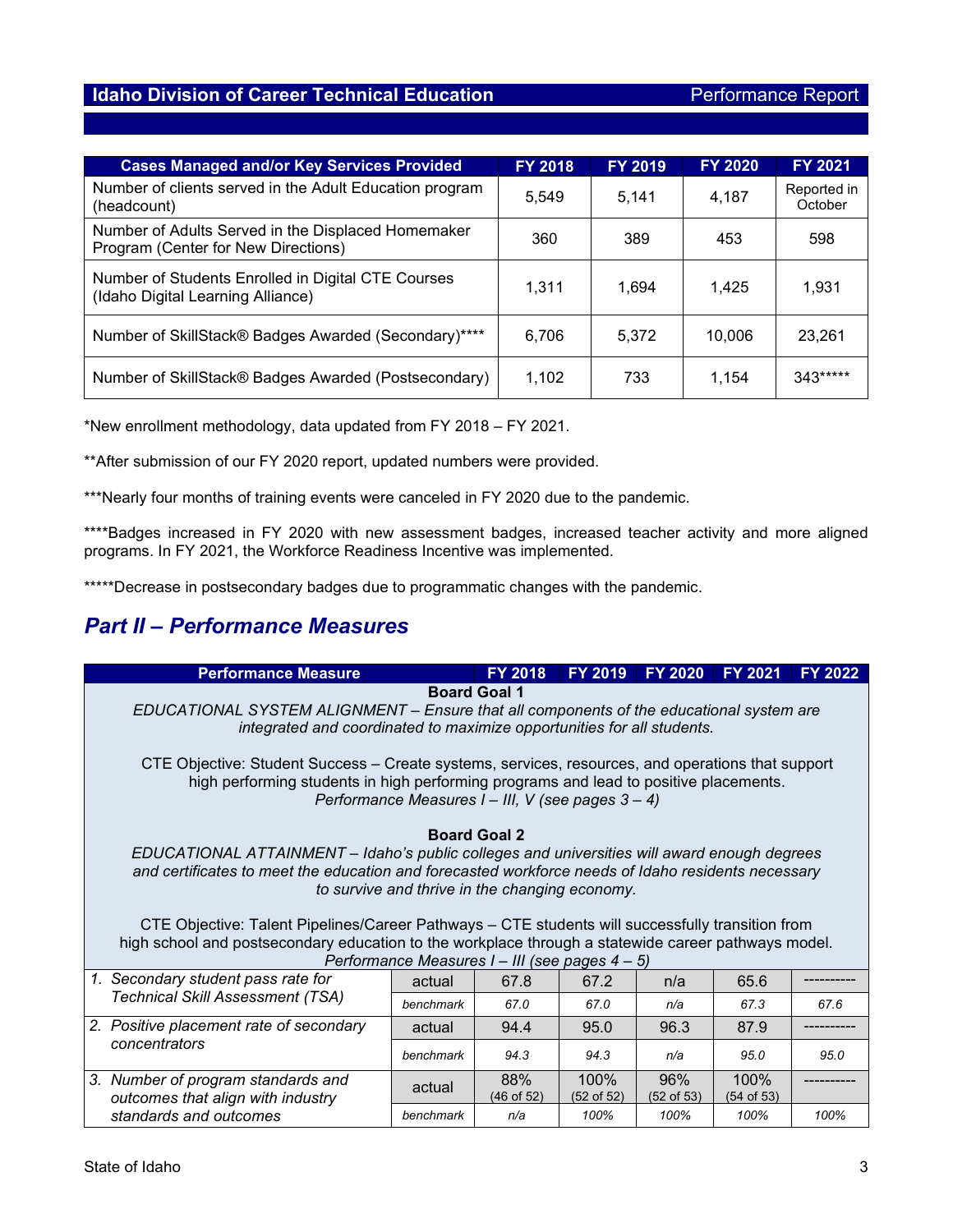## **Idaho Division of Career Technical Education Performance Report**

| 4. Placement rate of postsecondary                                | actual    | 55.8 | 62.3 | 69.7 | 79.1 |      |
|-------------------------------------------------------------------|-----------|------|------|------|------|------|
| program completers in jobs related to<br>their training.          | benchmark | 65   | 65   | 65   | 65   | 65   |
| 5. Positive placement rate of<br>postsecondary program completers | actual    | 94.6 | 94.7 | 94.9 | 93.0 |      |
|                                                                   | benchmark | 95.6 | 95.6 | n/a  | 95.0 | 95.0 |
| 6. The percent of secondary CTE                                   | actual    | 35.5 | 44.8 | 41.0 | 44.4 |      |
| concentrators who transition to<br>postsecondary education        | benchmark | 60   | 60   | 60   | 60   | 60   |

## **Performance Measure Explanatory Notes**

### **Performance Measure 1):**

In FY 2020, assessment data was not required due to the pandemic. As states transitioned from Perkins IV to V, benchmarks were not required in FY 2020.

### **Performance Measure 2):**

A secondary CTE concentrator is a junior or senior student enrolled in a capstone course during the school year. A capstone course is the final course in a state approved pathway. Positive placement represents the percent of secondary concentrators who attain employment, join the military or continue their education.

As states transitioned from Perkins IV to V, benchmarks were not required in FY 2020.

### **Performance Measure 3):**

Due to the pandemic, alignment efforts were stalled. The number of programs in our strategic plan reference 54 programs and the number is actually 53.

### **Performance Measures 4, 5, and 6):**

A technical college CTE completer is a postsecondary student who has completed all the requirements for a certificate or an A.A.S. degree in a state approved career technical education program. This person must have met all the requirements of the institution for program completion, whether or not the person officially graduated from the institution. Positive placement represents the percent of technical college completers who attain employment, join the military or continue their education within six months of completing.

Historical trends for positive placement show that job related training employment declines when additional education increases. (Measure 4).

As states transitioned from Perkins IV to V, benchmarks were not required in FY 2020 (Measure 5).

### **Performance Measures 6):**

In the past, IDCTE used self-reported survey data for students that responded to a follow-up survey. Historical and current data includes (FY 2018–FY 2019) updated data for students identified through National Clearinghouse data. This matches OSBE methodology.

Numbers have been updated on this report to reflect when placement data is collected. For example, students from 19/20 were followed up in 20/21.